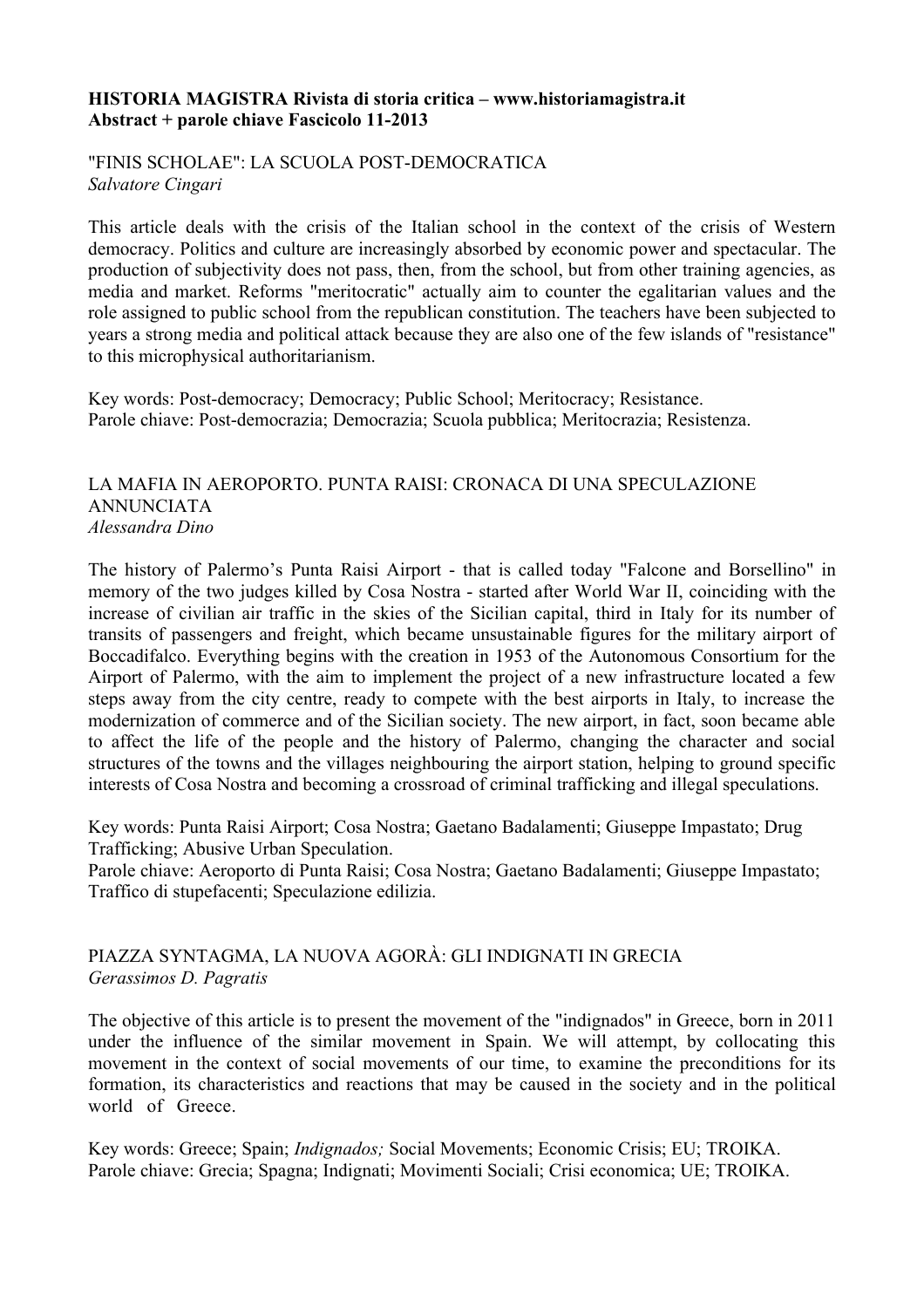#### GENERAZIONI RUBATE. IL GENOCIDIO CULTURALE DEGLI ABORIGENI AUSTRLIANI *Federica Ercoli*

The aim of the thesis is to show the validity of the theory according to which the events and policies implemented in Australia from the distant 1788, when the continent was occupied by the British colonizers, until more recent years, constitutes an act of "cultural genocide", which caused the almost total extinction of traditional Aboriginal culture. The author has wanted to demonstrate how even in the absence of policies specifically aimed at the extermination of a people or part of it, it is possible to ensure its elimination, through indirect actions undermining its economic, institutional and, specially, cultural basis. Australia, in this sense, has represented without any doubts an appropriate field of study, as the scene of inhuman dispossession and forced removals that have undermined the heart of native culture and that held current Aboriginal generations to a life of alienation, suffering and denigration. In the course of the paper, the author also has shown over and over again the important role that political institutions had played, and still play, in the reconstruction of historical events that affected the continent and that has been widespread and supported by educational institutions and through religious works of proselytizing and defamation. The eventual goal was to create a single and united nation, but white. And, ultimately, as the facts demonstrate, Australia can boast a unique society, and white and united, able in the years to develop and enrich itself. However, to that society, an other one exists, equally united but denigrated and disadvantaged: it is the Aboriginal society, victim of political oppression, economic and social historians as well.

Key words: Aborigens; Australia; Cultural Genocide; Forced Removals; *Terra Nullius*; Historical Mystifications. Parole chiave: Aborigeni; Australia; Genocidio culturale; Rimozioni forzate; *Terra nullius*; Mistificazioni storiche.

## HAMAS E HEZBOLLAH: DA MOVIMENTI A PARTITI *Serena Trapani*

Palestine's Hamas and Lebanon's Hezbollah can be defined as national liberation movements inspired by an Islamist ideological framework. Both blacklisted as terrorist organizations by the most Western democracies, Hamas and Hezbollah deserve a closer analysis. These organizations have developed extensive networks of welfare activities able to provide citizens with essential services, but they have also obtained an outstanding position in their respective political systems: by participating in the "elction game", Hamas and Hezbollah seem to have accepted democracy as a necessary choice. This gradual transformation process, though not yet completed, clearly emerges from the documents produced by the two Islamist parties.

Key words: Hamas; Hezbollah; Islamist Parties; Participation; Moderation Process; Pragmatism. Parole chiave: Hamas; Hezbollah; Partiti Islamisti; Partecipazione; Processo di moderazione; Pragmatismo.

## ACCADEMIA, RICERCA E DEMOCRAZIA. CONVERSAZIONE CON LUCIANO CANFORA *Livio Ciappetta*

The interview with Luciano Canfora explores some of the most important issues faced by the world of research. From the passion for studying to the role of intellectuals, from the need to disclosure to the new technologies, Canfora reiterates the importance of good research for the society through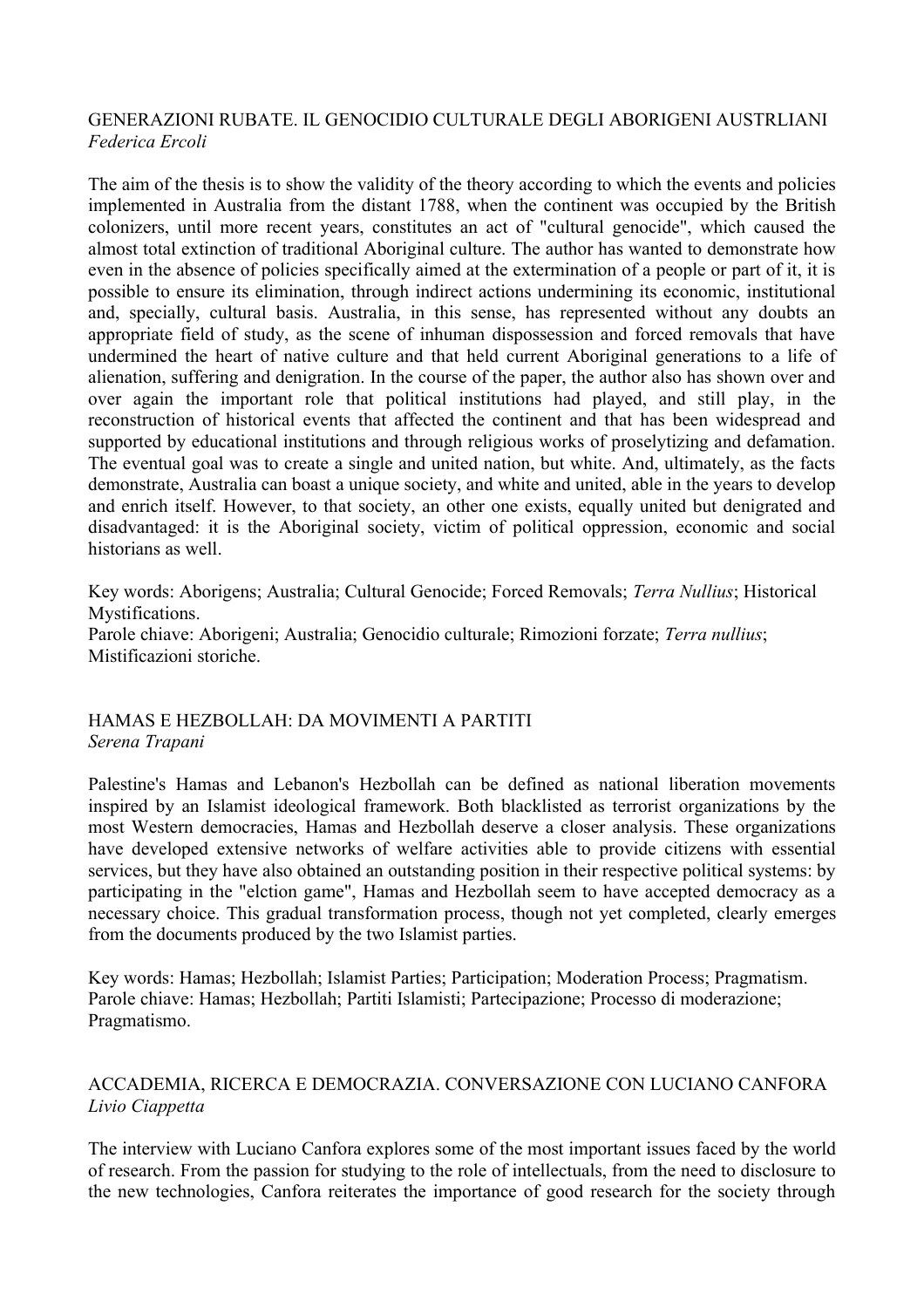some general reflections on its path of scientific and historiographical debates in which he starred. Through the proposed theme, the figure of a committed intellectual, who in his course of study addresses several historical periods, is convinced of the need to overcome the ingrained habit of separation between academic disciplines and the importance of intellectuals and research, which must cross the academy borders to break into the society.

Key words: Intellectuals; Democracy; Disclosure; Society; Academy; Internet. Parole chiave: Intellettuali; Democrazia; Divulgazione; Società; Accademia; Internet.

## L'UDITO FINE DELLO STORICO. ERIC HOBSBAWM TRA MARX E GRAMSCI *Paolo Favilli*

Eric Hobsbawm's long journey through history shows clear signs of a particular inner consistency. Since the beginning of the fifties until his last papers of 2011, Hobsbawm has ridden, as a main character, the long vicissitude of half century of historiography. A very long time, a time in which there were lots of epistemological changes, which seemingly led to deep divisions. In this essay we study the analytical tools Hobsbawm used. We point out the reasons why those tools manage to keep an high value of knowledge, regardless of any historiographical trend.

Key words: Eric Hobsbawm; History of the Working Class; Historiography; Karl Marx; Historical Materialism.

Parole chiave: Eric Hobsbawm; Storia del movimento operaio; Storiografia; Karl Marx; Materialismo storico.

# IL FASCINO IRRESISTIBILE DEL DITTATORE: CESARE TRA LETTERATURA E STORIA *Silvia Giorcelli*

Analysis of two works of R. Warner, Il giovane Cesare and Cesare Imperiale, published in 1958 and recently translated into Italian: these books are part of a large tradition of historical novels of the twentieth-century which deals with the biography of Giulio Cesare. Warner, indeed, who is a philologist and an expert of classical antiquietes, retraces the life of Cesar from his youth to the Ides of March. The A. starts with some considerations about the connection between classical antiquietes and media, fiction, cinema and comics and how they rework myths, characters and historical events of Rome in a up-to-date way, opening new and original courses of research.

Key words: Giulio Cesare; Rex Warner; Roman History; Roman Republic; Reception; Historiography Parole chiave: Giulio Cesare; Rex Warner; Storia romana; Repubblica romana; Ricezione; Storiografia.

# UNA DIFFICILE INTESA. IL 12 DICEMBRE DI PASOLINI E "LOTTA CONTINUA" *Jole Silvia Imbornone*

The relations between Pasolini and Lotta Continua movement were complex and dialectic: the 70's movements, in his opinion, didn't understand the poetry's deep-rooted antagonistic feature, while the young accused him of not understanding the "fiery time". Pasolini helped Lotta Continua to make 12 dicembre documentary, a journey in the early 70's Italy, among faces that looked fake and reciting to the writer, hopes and resignation, pictures from a different country and still topical and crucial subjects; the movie guides us through the doubts about Piazza Fontana's outrage, the